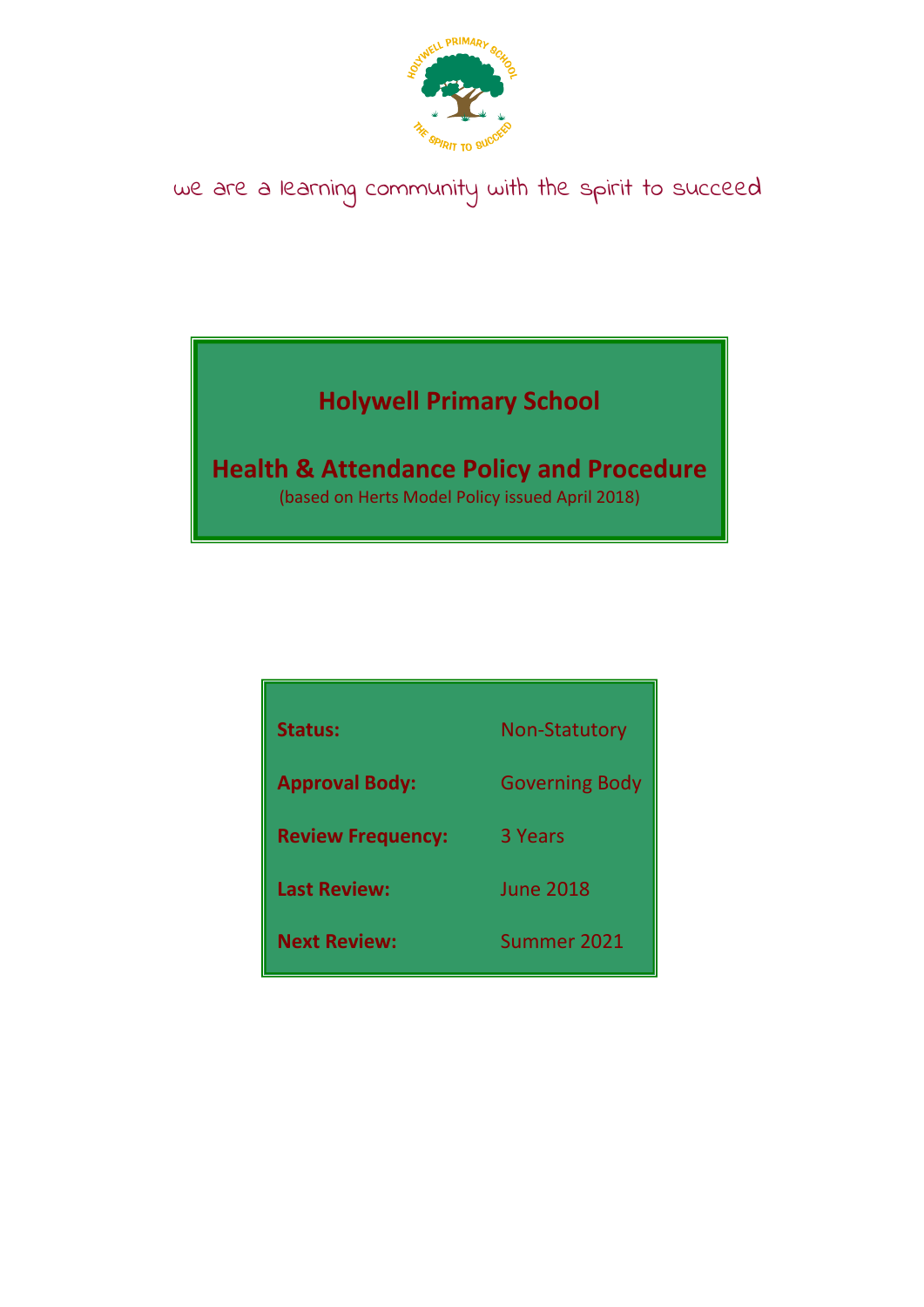

# **Health & Attendance Policy and Procedure**

#### **1. Introduction**

The school is aware that sickness absence may result from a disability. At each stage of the procedure, including meetings/hearings particular consideration will be given as to whether there are reasonable adjustments that could be made to the procedure or role requirements.

The school recognises that its employee's contribution to the functionality of the school is crucial to its continuing success. It is therefore committed to preserving the health, welfare and safety of all its employees and as such seeks to provide a safe and healthy working environment. It is inevitable that from time to time employees may be unable to attend work due to sickness or injury. In such instances, the school is committed to dealing with absence due to genuine sickness in an empathetic, objective, sensitive, and consistent way across the school and to assist employees return to work as quickly as possible. It is also the school's aim to minimise the incidence of sickness and to give appropriate guidance and support to achieve this.

However, high levels of sickness absence and/or repeated absence can cause significant disruption to the business of the school and can place an undue burden on other teams' members and therefore this needs to be managed closely.

This policy sets out the school's approach in relation to sickness absence management, including its procedure for notification and certification and its position on payment during sickness absence.

The procedure applies to all employees of the school. This procedure does not form part of any employee's contract of employment and it may be amended at any time.

#### **2. Breaches of this policy and procedure**

Breaches of this policy and procedure include a failure to adhere to notification and certification procedures or taking 'sickness absences' when not genuinely ill.

In the case of a breach of this policy and procedure, employees may be subject to disciplinary proceedings and possible withdrawal of sick pay. In cases of frequent or long-term absence, the school will also have regard to its absence management procedure.

#### **3. Headteachers and the Chair of Governors**

In cases where the Headteacher is the absent party, the Chair of Governors will carry out the functions normally allocated to the Headteacher in this procedure.

Where Headteachers are absent they will need to notify both the Chair of Governors and their deputy or next suitable post holder.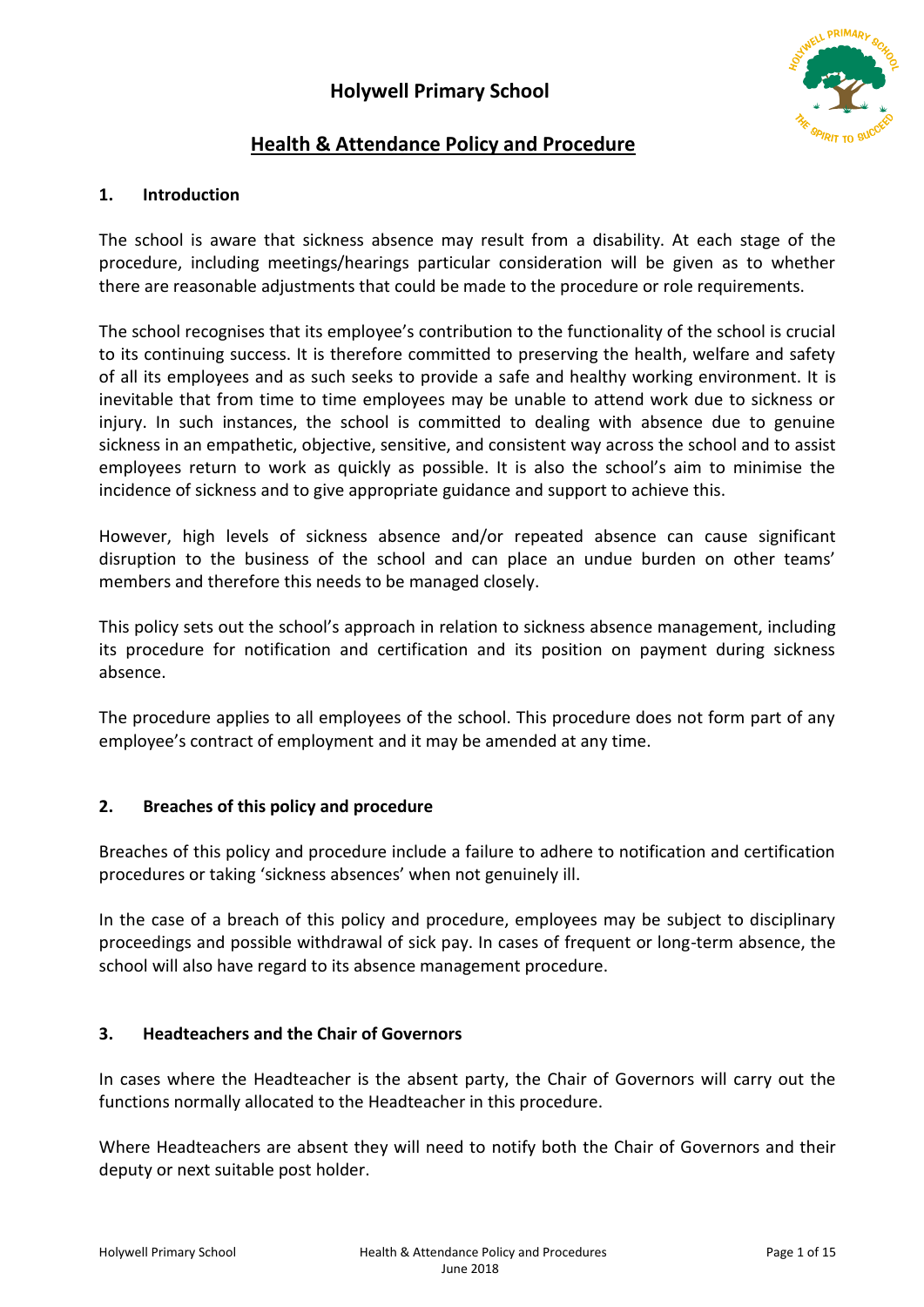#### **4. Notification/certification procedure**

If the absence is the result of an accident or injury sustained during the course of work duties, this information and the name of the person to whom the incident was reported must be made known. This is to ensure that the school's management has properly recorded the accident and, where necessary, taken remedial action.

#### **4.1 First Day of Absence**

It is a requirement that employees **contact the Headteacher** unless otherwise directed by the School, as soon as possible on the first day of absence. Employees should strive to do this at the earliest possible opportunity. In any case, notification of absence should be made prior to the time the employee is due to start work so that cover can be arranged.

#### **4.2 Second to seventh calendar day of absence**

Employees (or their next of kin if they are not sufficiently well to do so) should maintain contact, during any period of self-certification, such that their Headteacher has a reasonable knowledge of the employee's progress at all times, and of when he/she can realistically expect the employee to return to work.

Unless the school specifically requests it, employees are not required to submit a fit note for absences of up to seven calendar days but, on their return to work, must confirm to the school the number of days they were off sick and the reasons for the absence, via the completion of a self-certification form (see appendix 3).

#### **4.3 Absence greater than seven calendar days**

For absences of more than seven consecutive calendar days, (including weekends and public holidays), employees must obtain a fit note from their doctor and send it to the school immediately after the first week of absence. If an employee is still not fit to return by the time their medical certificate expires, the employee must obtain another medical certificate so that their entire period of absence is covered and send this to the school at the earliest opportunity.

#### **4.4 School holidays**

The requirement to provide a certificate to cover absences also applies to school holidays. Where an employee is not fit to work on the last day of term and first day of the next, a certificate should be provided to cover the school holidays or otherwise to show that the employee was fit during that period of time.

#### **4.5 Provision of fit notes for periods of absence less than eight calendar days**

The school reserves the right to require employees to obtain a medical certificate from their GP for absences of any duration. Examples of when this may be done include where there are concerns about frequent absence, or where employees have been off work due to sickness at any time during the week immediately before or immediately after they have taken some holiday (in this case, a certificate will be required for the whole period of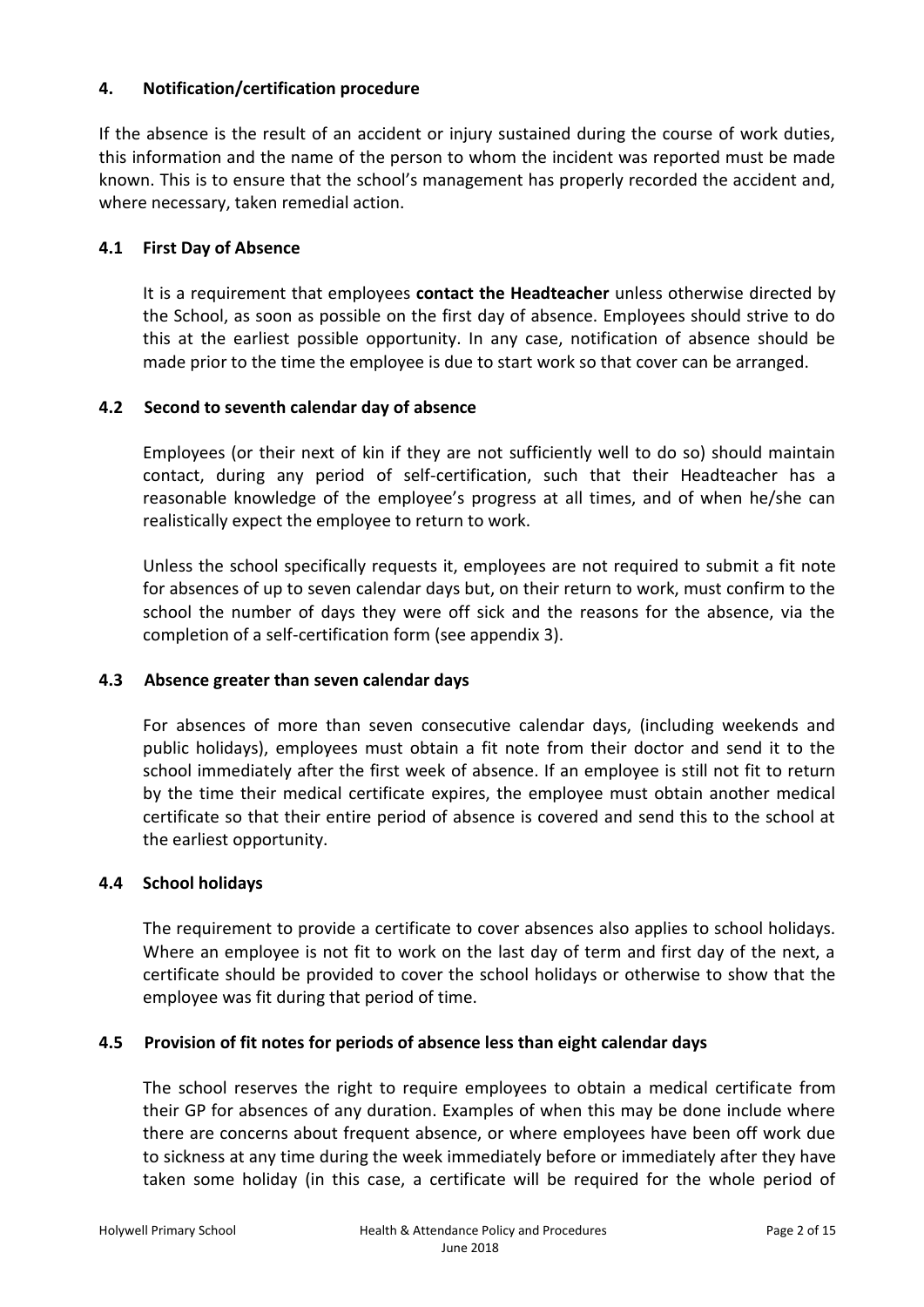absence). In such circumstances, the school will cover the costs incurred in obtaining such a fit note for absences of a week or less on production of a doctor's invoice.

#### **4.6 Fit notes which recommend adjustments**

The school will give reasonable consideration to all adjustments recommended by GPs where it is stated that the employee is fit if certain adjustments can be made. However, where the school feels unable to comply with the adjustments, the employee will remain sick in accordance with the note.

#### **4.7 Sickness incapacity whilst on annual leave**

If an employee becomes unfit during annual leave and wishes to treat the incapacity as sick leave and reclaim the annual leave they must comply fully with the usual requirements for notification and provision of medical evidence. Where those requirements are not fulfilled, the absence will be deemed to be unauthorised and will not be paid.

#### **5. Maintaining Contact**

It is recommended that regular contact be maintained between the employee and employer throughout any prolonged period of absence.

It is anticipated that at an early stage, arrangements will be made between the employee and their Headteacher, line manager, or other nominated person as to the frequency and form (e.g. telephone, email, or letters) that contact is to take.

#### **6. Failure to inform the school of an absence and/or failure to provide a medical certificate**

A failure to attend work without providing any reason, or any reasonable reason will be deemed an unauthorised absence from work which may result in an employee being in breach of contract and therefore subject to disciplinary process and/ or withdrawal of pay.

Should an employee fail to provide a certificate either from the outset of an absence or fail to maintain certification throughout the entire period of their absence, they will be treated as having an unauthorised absence from the work and may be deemed to be in breach of contract with the consequences outlined above.

It is reasonable in such circumstances for the school to make reasonable efforts to contact an employee to establish their whereabouts to ensure their wellbeing and log their attempts to do so.

The management of such unauthorised absences is not covered by this policy. Cases of unauthorised absence will be dealt with under the disciplinary policy.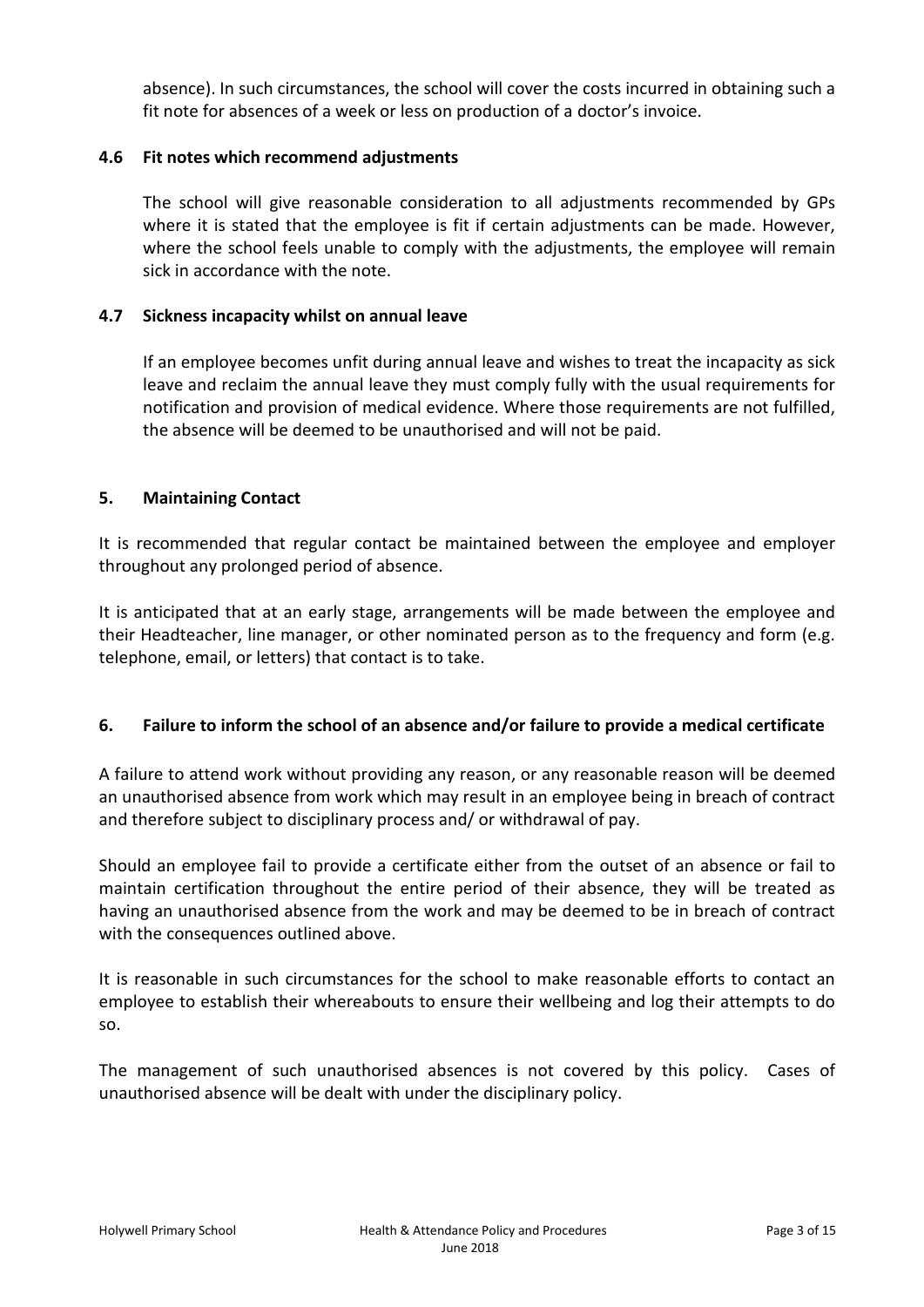## **7. Sick pay**

Subject to compliance with the appropriate procedures, the school will pay "Statutory Sick Pay" (SSP) in respect of all eligible employees at the prevailing nationally set rates, and payment will be subject to deduction of tax and National Insurance contributions as appropriate. To qualify for payment of SSP, a "self-certificate" declaration form must be completed upon return to work after any period of absence (see appendix 3). SSP is payable from the fourth day of absence and may be payable for up to 28 weeks.

The school will also pay occupational sick pay (up to and including full basic salary for a certain period, less any SSP received) subject always to continued compliance with the school's sickness absence and notification/certification procedures. Eligibility for occupational sick pay and the level and duration of payment of any occupational sick pay will follow the entitlements set out in the relevant conditions of service.

No payment will be made in respect of unauthorised absences. Pay will not be reinstated if a certificate is latterly provided.

For long term absences, if it is concluded in the school's reasonable belief, that an employee is unable to fulfil their contract of employment as a result of ill health, the school reserves the right to terminate the employee's contract with due notice having followed the school's absence management procedure prior to any applicable sick pay having been exhausted.

#### **8. Medical appointments**

The school will allow reasonable paid time-off for employees to attend medical appointments, which are unable to be arranged out of working hours. Before arranging non-urgent doctor's medical appointments, employees should seek the approval of their Headteacher if it is necessary to take time off work. Employees should make every attempt to make these appointments at the beginning or end of the day or during lunch breaks to minimise the time they have to be absent from work and evidence of the appointment may be requested by the school

#### **9. Return to work meetings**

It is considered good management practice to hold return to work meetings after every period of sickness absence. Where possible, the return to work meeting will be carried out on the first day back to work by the Headteacher, line manager, or other nominated person, or shortly afterwards where this is not possible.

The meeting will be to welcome the employee back to work and seek to clarify that the employee is fit to carry out the duties of their post. The meeting will also establish the reasons for the absence and highlight any additional support required. Any concerns regarding absence may be raised and measures identified to support the employee to improve attendance where necessary and help to prevent its reoccurrence.

In a return to work meeting, employees should be made aware when they are near to reaching the trigger points (see section 9.1 below) and that reaching these could result in a formal ill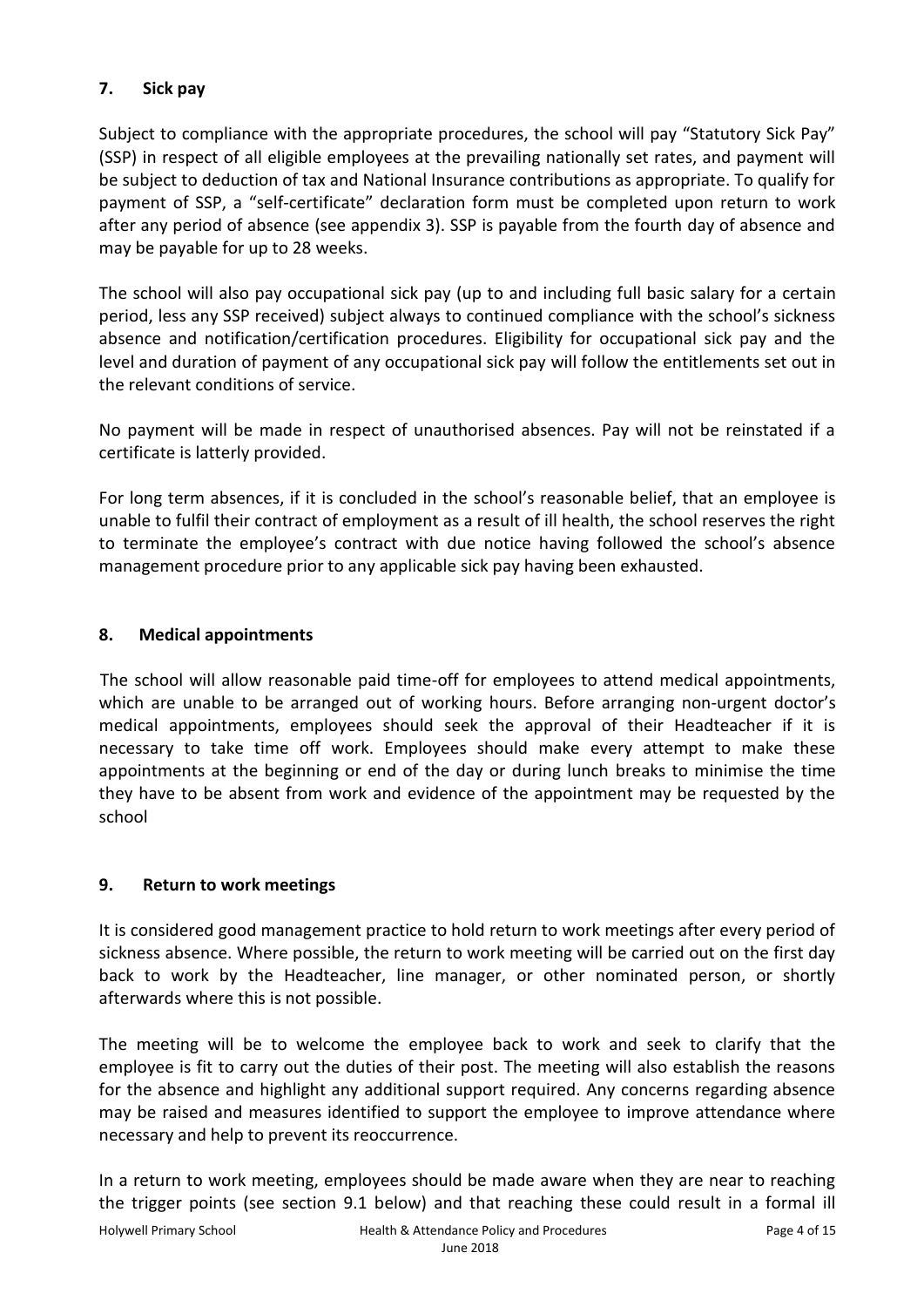health capability meeting being convened (see section 10 below). If an employee has reached the trigger points when a return to work meeting is held, the employee should be made aware that an ill health capability meeting may be scheduled and a first written warning could be given at this meeting. Alternatively consideration should be given to setting an attendance improvement plan (AIP) (see section 9.2 below).

A record of the meeting must be made using the self-certification sickness absence and return to work meeting form (appendix 3). A copy of this form should be given to the employee and the original placed on the employee's personal record file

#### **10. Trigger points**

In any six month period, the trigger points are:

- three separate occasions of sickness absence; and/or
- a continuous sickness absence of 10 working days' or more; and/or
- an absence which appears to have a recurring recognisable pattern, for example frequent absenteeism around a weekend

However, these trigger points are for guidance only and the school reserves the right to raise any concerns with an employee at an earlier stage where there are reasonable grounds for concern, or at a later stage where appropriate, and to institute an attendance improvement plan at any time (see section 9.2 below).

It is hoped that closer monitoring and discussions with an employee concerning absence and attendance will result in an improved attendance record.

Employees should be aware that a poor attendance record may result in formal action being taken, which may, in some circumstances, include and/or lead to the termination of their employment.

The application of the trigger is a stage in the process where reasonable adjustments will be considered for employees who meet the threshold of disability within the Equality Act.

#### **10.1 Attendance improvement plan (AIP)**

An AIP is a record of what an employee will need to achieve in terms of attendance over the coming weeks or months. The AIP should provide enough time to demonstrate attendance has improved with details of assistance that the employee will be offered, wherever possible, to help them achieve improved attendance.

AIPs may be put in place either where there are management concerns about attendance or as part of a formal process.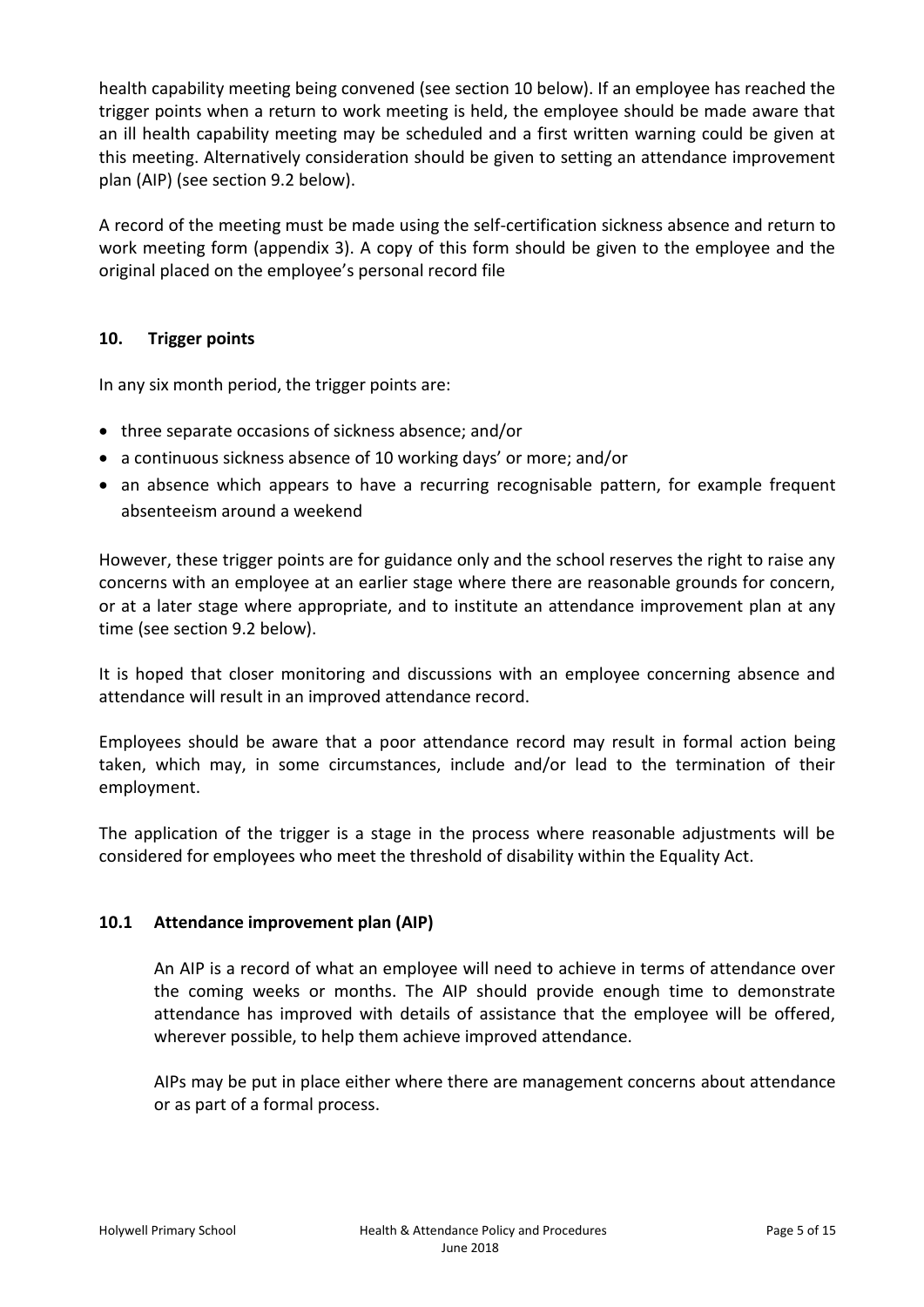#### **10.2 Persistent short term absence**

If an employee's sickness absence is close to reaching or indeed has reached a "trigger point", the relevant line manager and/or Headteacher should discuss this with the employee and start to monitor their sickness absence more carefully through an AIP and pursuant to the school's absence management procedure.

#### **10.3 Long term sickness absence**

Long term sickness absence occurs when an employee is absent from work for a continuous period of **at least 28 calendar days**. Where it is clear at the outset or becomes clear after a time that the absence will be long term, a referral can be made to Occupational Health (usually after four to six weeks' of continuous absence, sooner if there are concerns of a mental health nature for example, stress, anxiety or depression). The Headteacher or nominated person will inform the member of staff that Occupational Health will be asked to give an opinion in relation to the employee's current fitness for work and recommendations for support that may be of benefit, where it can be facilitated. The Headteacher or nominated person should then contact the Schools' HR advisory service team about making a referral to Occupational Health.

#### **10.4 Referral to the Occupational Health Unit**

During any period of absence or on return to work, the school may require an employee to engage with an Occupational Health physician/adviser so that they can prepare a medical report. If the school has made a referral, employees are expected to co-operate fully with the Occupational Health physician/adviser. This may include attending an appointment with the Occupational Health physician/adviser and providing consent for the release of medical information.

- in this section, the duties of a Headteacher may be delegated to another appropriate member of staff
- the Headteacher should talk to the employee and explain that he/she will be referring him/her to the Occupational Health Unit. In some circumstances, it may be necessary to inform the employee in writing

#### 10.4.1 When to make a referral

A referral should be made if any of the following occur:

- where it is anticipated or known that the absence is going to last four weeks or more. The absence need not have exceeded four weeks at the time of making the referral
- where there is a concern over persistent short term absence prior to or during an attendance improvement plan
- where a trigger point is met, unless a referral has already been undertaken recently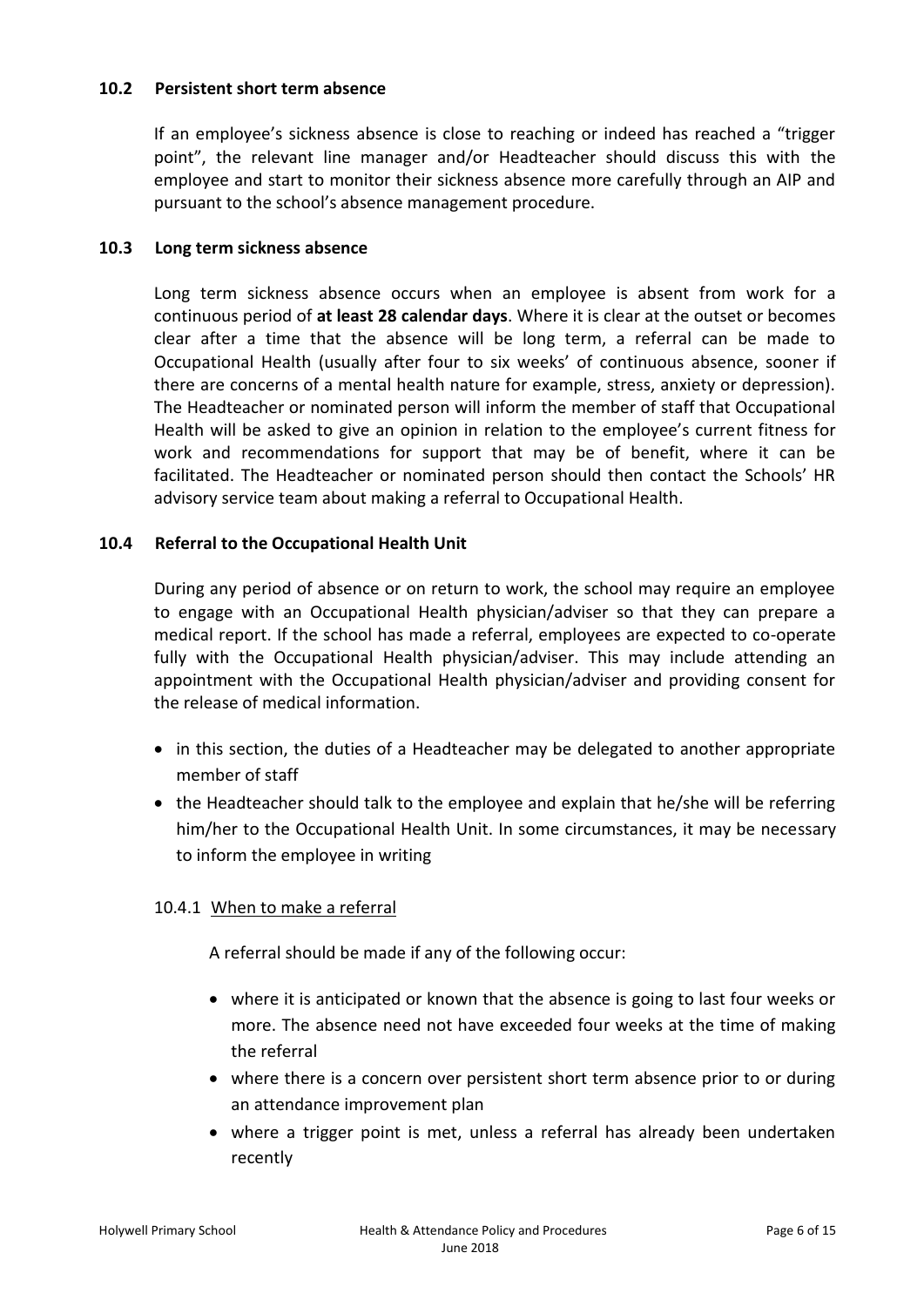- where there is a concern of any nature where there appears to be an underlying medical condition
- when an employee has been absent with, or appears to be suffering from, mental health issues (for example stress, anxiety, depression)
- where there are concerns about an employee's health and/or safety in the workplace and medical advice is required

#### 10.4.2 Occupational Health recommendations

It should be noted that the outcomes of an Occupational Health referral in the form of the report(s) provided are advisory in nature. It will ultimately be a judgement for the school, having sought HR advice, as to whether any given recommendation can be reasonably implemented. Occupational Health may recommend reasonable adjustments which could include a phased return to work, temporary or permanent adjustments to an employee's role. In the event that the employee is unable to fulfil the role, retirement on ill health grounds may be considered

#### **11. Absent management procedure**

#### **11.1 General principles**

Ill health capability hearings and the management of absence is based on the principle that whilst absence due to ill health will not usually be the fault of an employee, there will come a point where the employee is deemed incapable of undertaking the role they were employed to do. This may be because the employee is not in work regularly enough to effectively fulfil the role, despite consideration of reasonable support to reduce levels and/or instances of absence. Within this context first and final written warnings are not fault based sanctions for absence but an indication/warning that ongoing absence could result in the termination of employment.

At the discretion of the school, and usually involving long term absence**, informal health review meetings** may be arranged .The central issue will be the nature of the employee's illness, how much longer they are likely to be away and whether they may be able to return to their jobs. The contents of any OH report will be considered and whether any further OH or other medical evidence is required. It may be too early to predict a return date but where appropriate reasonable adjustments and/or re-deployment will be considered and discussed. The impact of the ongoing absence will be considered and if there is a risk that the ongoing absence could result in a future termination this will be disclosed. A timescale for further review and any further meeting/s will be agreed. At every stage of the absence management procedure, the employee will:

- be given advance notice of any formal ill health capability hearing, which should be at least five working days' notice in writing by recorded delivery or delivery by hand
- be advised in writing of the nature of the attendance concerns against him or her
- have the right to be accompanied by their professional association/trade union representative or work colleague; and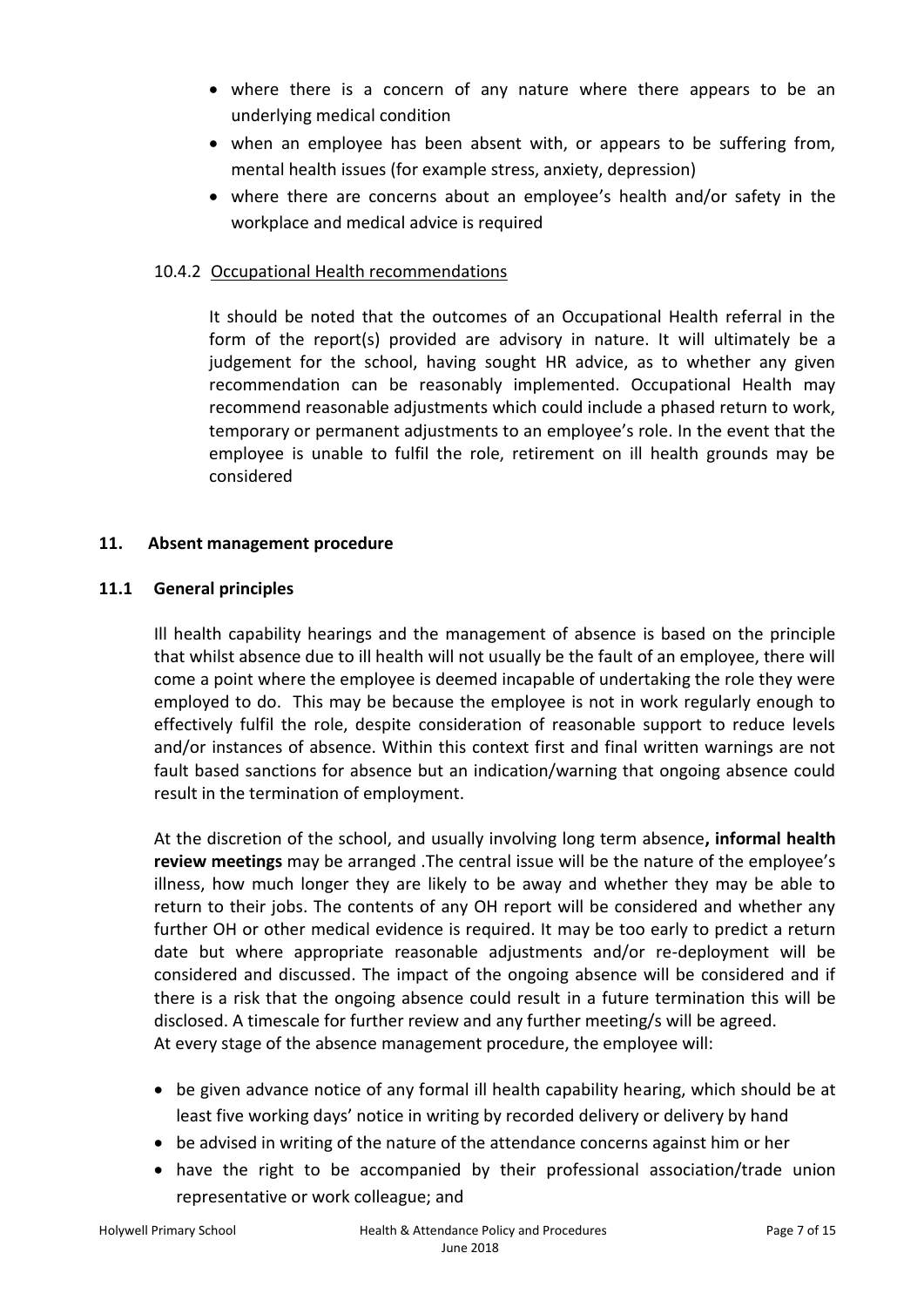have a right of appeal against any decision made following a hearing

Employees should make all reasonable efforts to attend hearings/meetings convened under this absence management procedure. If an employee fails to attend any hearing/meeting without good reason, this may be treated as misconduct in itself. If the employee fails to attend without good reason or is persistently unable to attend due to health issues, a hearing/meeting may be convened and a decision taken based on the available evidence in the absence of the employee.

#### **11.2 Expert advice at a hearing**

At any ill health capability hearing where dismissal is a possibility, the Headteacher or panel may be advised by an HR professional. For schools that subscribe to the Schools' HR advisory service, please contact your HR adviser prior to arranging a hearing.

At any hearing where dismissal is to be considered, the following provisions apply:

- at any community or voluntary controlled school, the local authority must be invited to send an adviser. The school must send all of the papers for the hearing to the HR adviser no later than the date on which the papers are sent to the employee
- at any voluntary aided, foundation school or academy the school is encouraged to invite an HR adviser. If an HR adviser is to be in attendance, the school must send all of the papers for the hearing to the HR adviser no later than the date on which the papers are sent to the employee

#### **11.3 The note-taker at formal hearings**

A written record of the proceedings is essential at every formal hearing. This is likely to be the clerk to the governors or a member of administration staff at the school. The notetaker will make a confidential record of the hearing but not of any confidential deliberations to determine a judgement at the end of the hearing.

The school does not support the audio recording of ill health capability meetings or hearings unless there are exceptional circumstances for doing so. Covert recording is considered gross misconduct.

#### **11.4 Right to be accompanied**

An employee has the right to be accompanied and supported, at each formal stage of the procedure where action may be taken (including appeal), by a work colleague or an accredited professional association/trade union representative.

The employee should give advance notice if he/she is to be accompanied, and by whom. If the professional association/trade union representative or work colleague is unavailable at the time of the hearing, the employee should contact the individual that convened the hearing to postpone the hearing (once) to a time that is mutually convenient to all parties. Any postponement should be within a reasonable timescale and should not normally extend beyond five working days.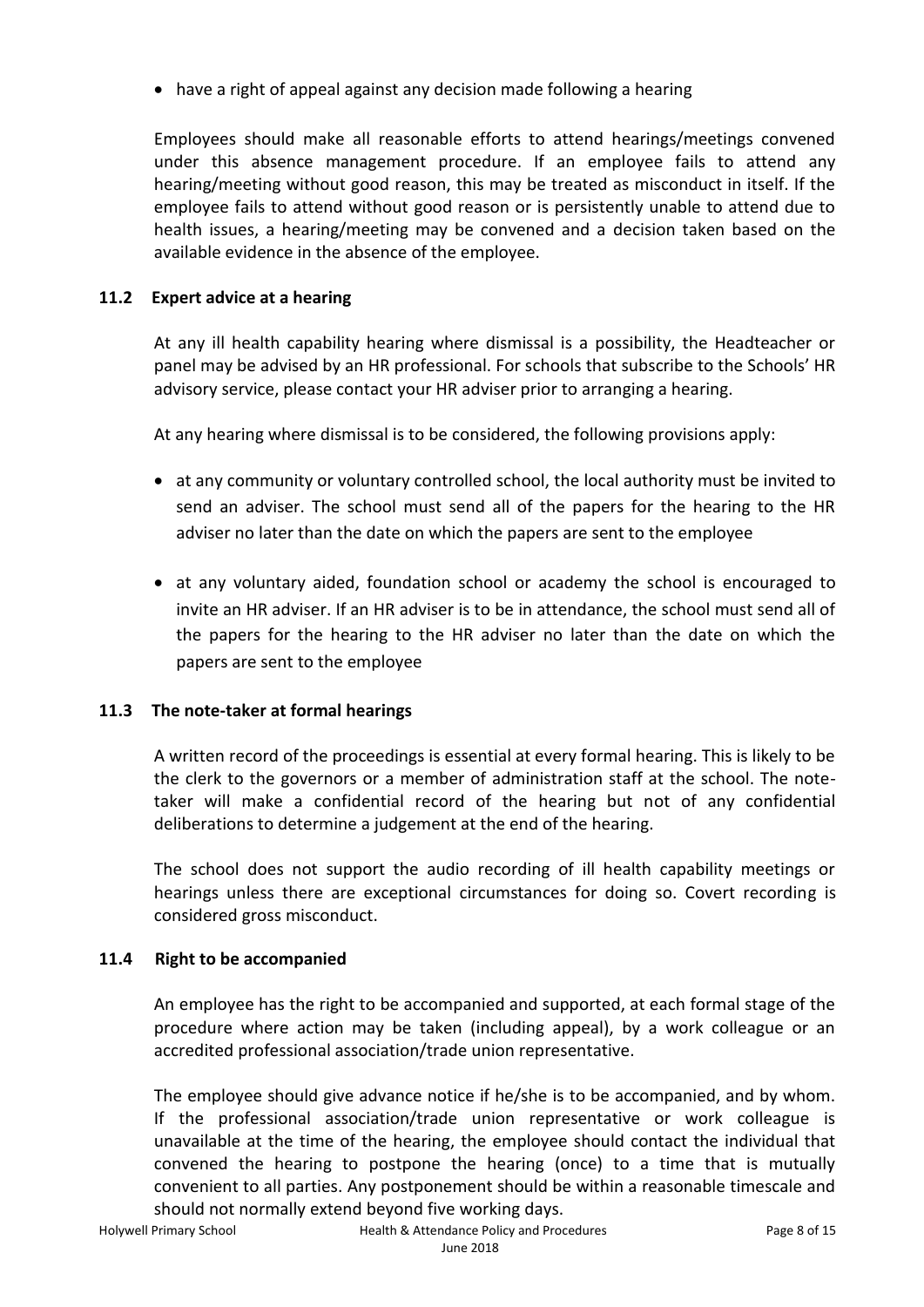#### **11.5 Formal ill health capability hearing – short-term absence**

While formal ill health capability hearings are more commonly used to address concerns relating to short-term absence, they may also be convened following an employees return to work from long-term absence. This will especially be the case where it is not the first period of prolonged absence to have occurred.

The hearing is intended to establish the facts. At this hearing, the Headteacher or line manager will:

- identify the attendance concerns, support already given or considered, and the level of attendance required where there has been an attendance improvement plan
- provide written evidence of the concerns identified e.g. self-certification sickness absence and return to work meeting form(s), other meeting notes, absence data, any medical information being used to determine whether, and if so what support the employee may benefit from.
- consider and discuss any causes and reasons for the absences. The employee should be given the opportunity to discuss any contributory factors they feel may have affected their attendance
- after reviewing the evidence before them and taking into account any contributing factors the employee has put forward, the Headteacher or line manager will decide upon the relevant outcome from the hearing:

Outcomes of the hearing, depending on the circumstances of the particular case, could (without limitation) include:

- $\bullet$  the setting of an attendance improvement plan (AIP), where one has not been set prior to entering the formal process.
- first written warning and an AIP which is likely to be appropriate in most cases where there has been a persistent failure to meet satisfactory attendance levels, notwithstanding previous informal discussions
- final written warning and an AIP which is likely to be appropriate where, following a first written warning and an AIP, there has been a continued failure to meet satisfactory attendance levels or where there has been a serious failure to meet satisfactory attendance levels

Dismissal with notice may be considered where despite the employee having already received a first and/or final written warning for short term absence, and following one or more AIP their attendance levels continue to fall below expectations.

Notes must be taken of the hearing and a copy given to the employee, but not of any deliberations.

After the hearing, the employee will be informed in writing of the school's decision as soon as practicably possible and usually within five working days. Where a formal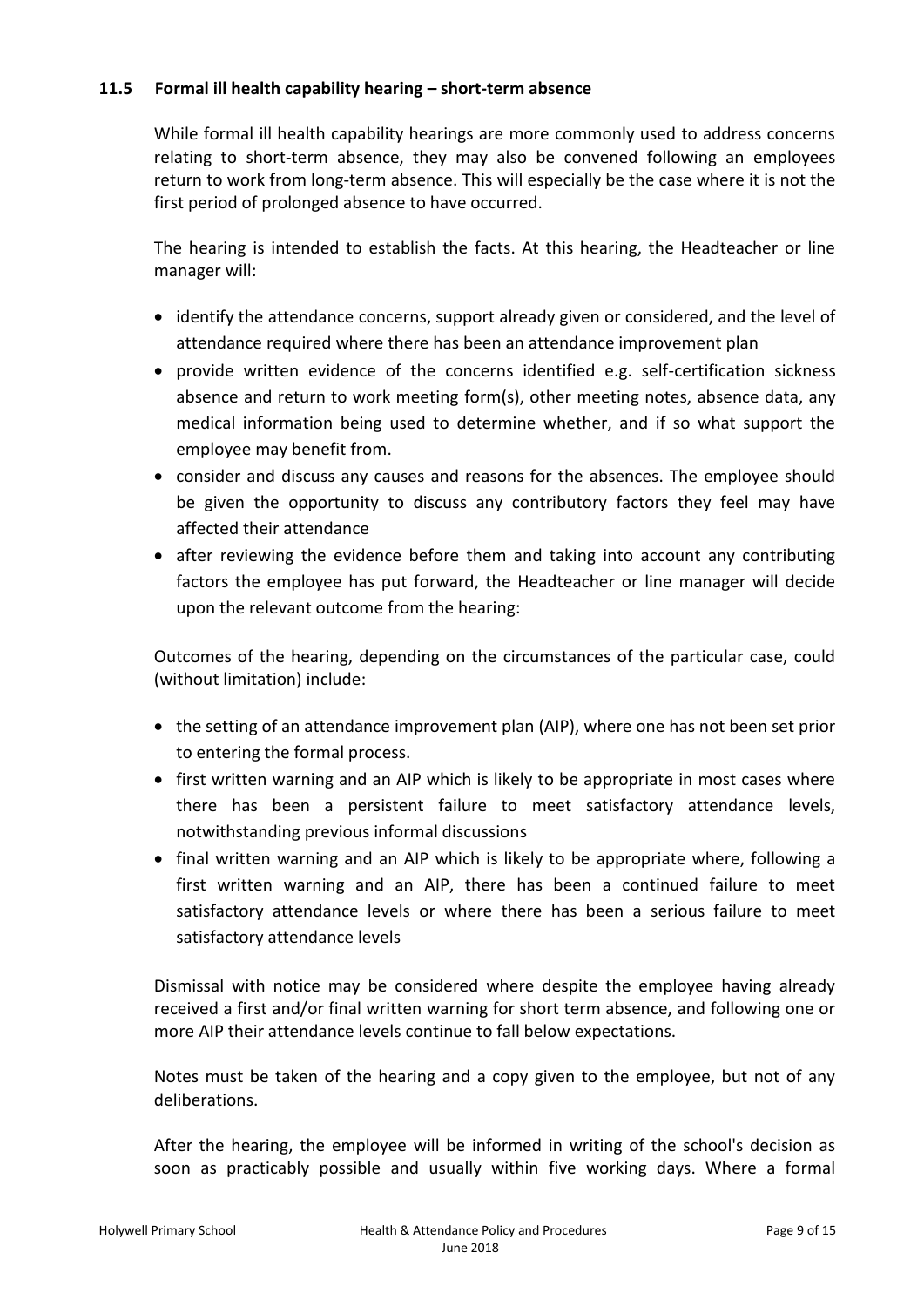sanction (a warning or notice of dismissal) has been issued, the decision letter must contain the right to appeal.

#### **11.6 Duration of warnings**

In circumstances where a first written or final written warning is issued it will be placed on the employee's personal file normally for a period of 12 months, unless the employee is notified to the contrary. The employee will need to be at work throughout the relevant warning period. If they should be absence from work for any reason e.g. sickness, this period will not count for the purposes of the warning period.

#### **11.7 Formal ill health capability hearing – long term absence**

Dismissal with notice may be considered, without the need for first or final written warnings, where an employee has been or is likely to be absent for a prolonged period, where a reasonable period of recovery has been allowed for and weighing up input from Occupational Health, in the school's opinion a return to work in the short term is unlikely and where it is concluded that there are no reasonable adjustments or restrictions that would enable the employee to return to a work. Where possible, these judgements should be made having sought advice from Occupational Health via the Schools' HR advisory service team.

#### **11.8 Arranging a formal ill health capability hearing – long term absence**

Ill health capability hearings will be heard by either the Headteacher or a panel of three governors as appropriate in the circumstances.

The hearing allows the employee to prepare a response to concerns about their absence and make their case in the company of their professional association/trade union representative or a work colleague.

If an employee is unable to attend an ill health capability hearing, he/she may choose to provide written permission to the effect that their representative may act on full authority and he/she will accept any decision that their representative has been party to. He/she may also choose to provide a written response.

Hearings should normally be held during normal working hours, but, where this is not possible, the hearing should begin as soon as possible after the end of the school day.

The employee must receive at least five working days' notice in writing, by recorded delivery or delivery by hand, stating:

- the purpose, time and place of the hearing
- specific concerns, confirming that this is a formal ill health capability hearing pursuant to the school's health and attendance policy and procedure
- a copy of the school's health and attendance policy and procedure
- who will be attending (e.g. Headteacher, employee)
- the right to be accompanied by an accredited professional association/trade union representative or a work colleague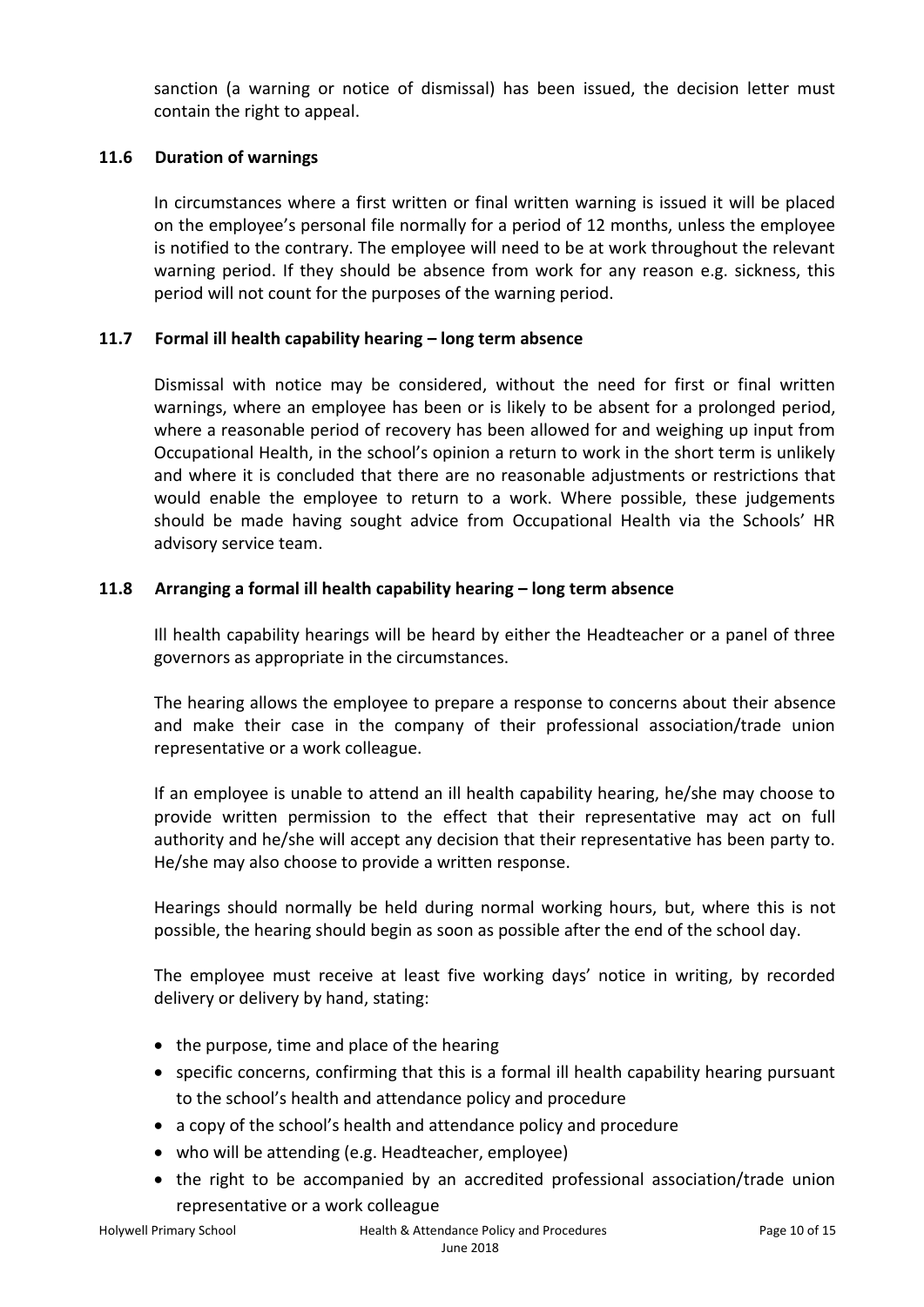- relevant documentation the school intends to present
- the requirement for confidentiality
- the requirement for the employee to provide, at least three working days' before the hearing, all relevant documents that he/she intends to present

The Headteacher or panel members, as appropriate, will be sent all of the papers to be presented, including a copy of the invite letter sent to the employee in reasonable time before the hearing. Panel members must not discuss any aspect of the case or the contents of the case papers with anyone, including other panel members, before the hearing.

#### **11.9 The ill-health capability hearing decision – long term absence**

If the case for dismissal is not established, a warning appropriate to the circumstances of the case may be issued.

If the decision is dismissal, then the employee will be informed as a matter of urgency and advised of the right of appeal. The decision of the Headteacher (or governing body disciplinary panel), the reasons for it and the appeal arrangements will be confirmed in writing to the employee as soon as reasonable practicable and usually within five working days.

For a community or voluntary controlled school (whose staff are employed by the County Council), a copy of the letter will be sent to the director of Children's Services who will then formally confirm the dismissal by letter to the employee.

#### **12. Appeal**

If the employee wishes to appeal against the school's decision at any stage of the process (including the level of any sanction imposed) he/she must do so in writing to the person specified in the decision letter, stating the full grounds of appeal, within seven calendar days from receipt of the letter setting out the school's decision.

An appeal will be heard by the Headteacher (only in cases where a warning was issued by a line manager) or by a panel of three governors, not involved in the original hearing. At the discretion of the school, the appeal may be a complete rehearing of the matter or it may be a review of the fairness of the original decision in light of the procedure that was followed and any new information that may have come to light.

New evidence will only be considered if relevant and there is a good reason why this had not been included as part of the original hearing.

The employee's letter to lodge the appeal must be accompanied by detailed grounds for appeal.

The Headteacher/chair of panel, i.e. the person or a representative of the panel that heard the original case will normally present the case at any appeal against a warning or ill health capability dismissal decision.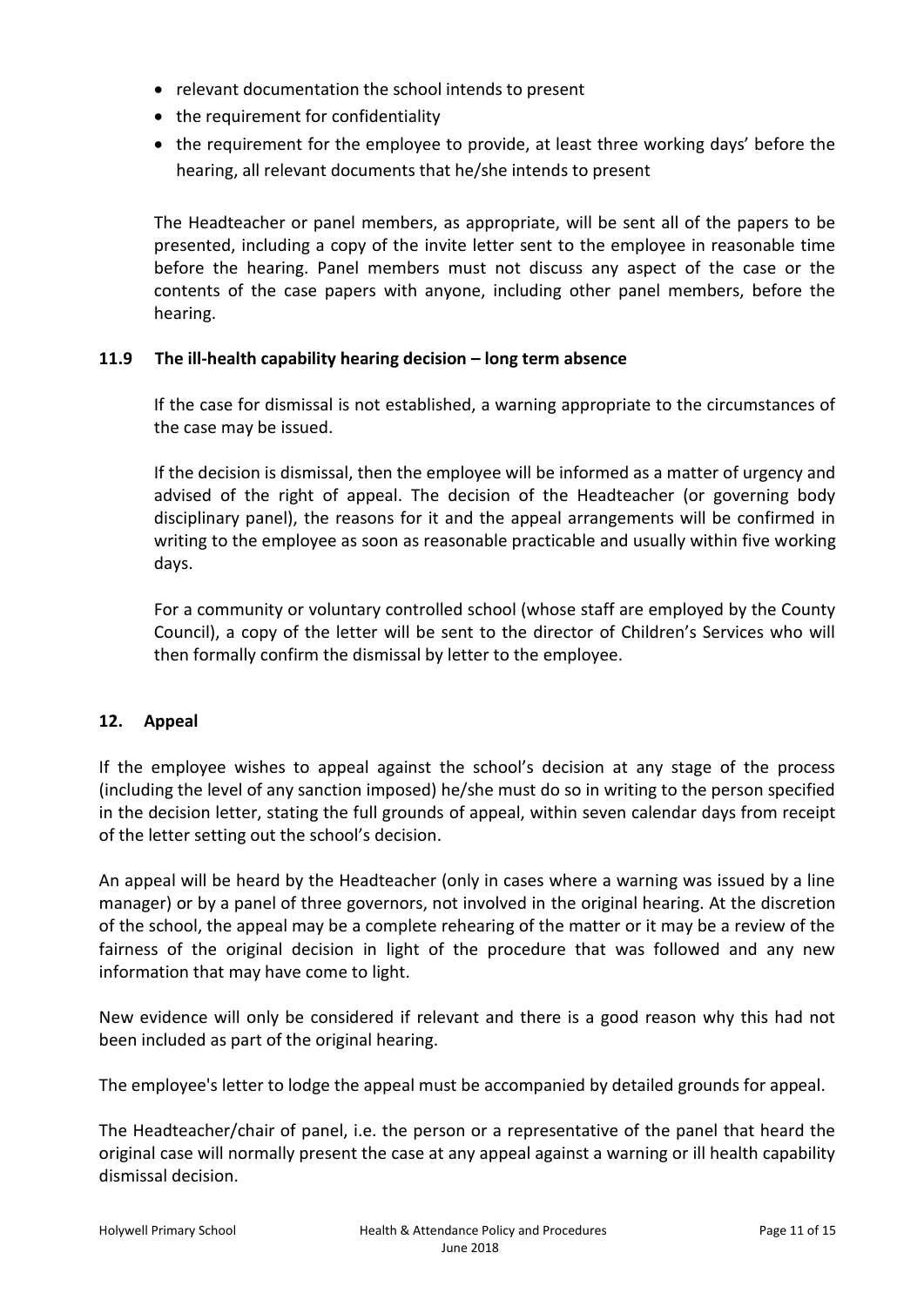#### **Appendix 1**

## **Sick Pay Entitlement (Teachers)**

| <b>Teachers</b>                       |                                                    |  |  |  |  |  |  |
|---------------------------------------|----------------------------------------------------|--|--|--|--|--|--|
| During the first year of service      | Full pay for 25 working days and after completing  |  |  |  |  |  |  |
|                                       | 4 calendar months' service half pay for 50 working |  |  |  |  |  |  |
|                                       | days                                               |  |  |  |  |  |  |
|                                       |                                                    |  |  |  |  |  |  |
| of<br>During<br>the<br>second<br>year | Full pay for 50 working days and half pay for 50   |  |  |  |  |  |  |
| service                               | working days                                       |  |  |  |  |  |  |
|                                       |                                                    |  |  |  |  |  |  |
| During the third year of service      | Full pay for 75 days and half pay for 75 working   |  |  |  |  |  |  |
|                                       | days                                               |  |  |  |  |  |  |
|                                       |                                                    |  |  |  |  |  |  |
| During the fourth year and            | Full pay for 100 working days and half pay for 100 |  |  |  |  |  |  |
| successive years                      | working days                                       |  |  |  |  |  |  |
|                                       |                                                    |  |  |  |  |  |  |

**Note 1:** For teachers, working days are the days defined as "directed time" (currently 195 per school year). Years of service are based on aggregated service.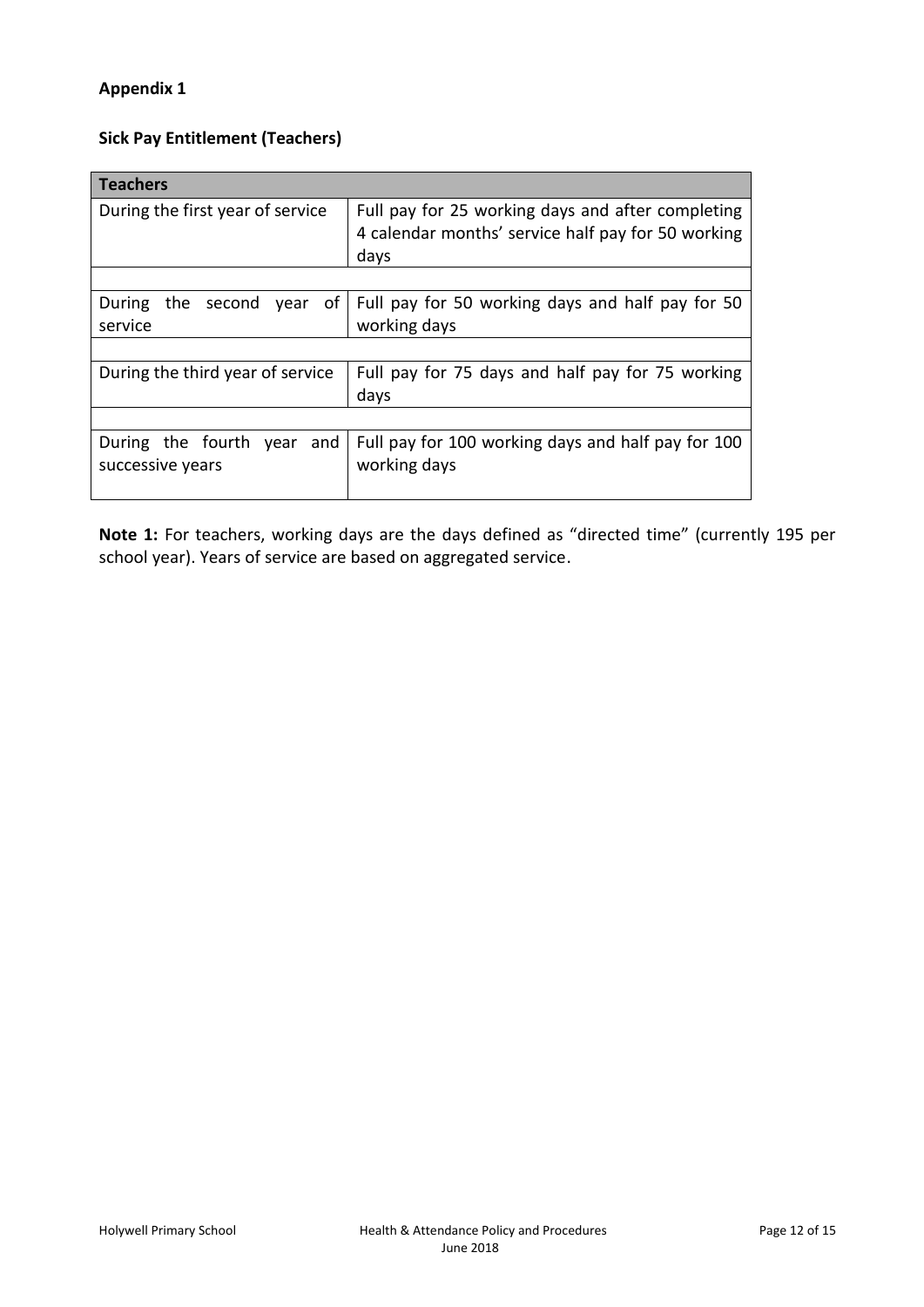## **Appendix 2**

# **Sick pay entitlement (Support staff)**

| Support Staff in Community or Voluntary Controlled Schools, or any other school<br>adopting the new terms and conditions of employment - with effect from 1 April<br>2012                                                                                                                                                                                                                                                                                  |                                                                                                                                                                                                                                                                                                                                             |  |  |  |  |  |  |  |
|------------------------------------------------------------------------------------------------------------------------------------------------------------------------------------------------------------------------------------------------------------------------------------------------------------------------------------------------------------------------------------------------------------------------------------------------------------|---------------------------------------------------------------------------------------------------------------------------------------------------------------------------------------------------------------------------------------------------------------------------------------------------------------------------------------------|--|--|--|--|--|--|--|
| First 2 days absence in<br>each period of absence                                                                                                                                                                                                                                                                                                                                                                                                          | No pay                                                                                                                                                                                                                                                                                                                                      |  |  |  |  |  |  |  |
| During the first 6 months of<br>service                                                                                                                                                                                                                                                                                                                                                                                                                    | <b>Statutory Sick Pay only</b>                                                                                                                                                                                                                                                                                                              |  |  |  |  |  |  |  |
| During months 7-12 of service                                                                                                                                                                                                                                                                                                                                                                                                                              | 1 month full pay and 1 month half pay                                                                                                                                                                                                                                                                                                       |  |  |  |  |  |  |  |
| During the second year of<br>service                                                                                                                                                                                                                                                                                                                                                                                                                       | 2 months' full pay and 2 months' half pay                                                                                                                                                                                                                                                                                                   |  |  |  |  |  |  |  |
| During the third year of service                                                                                                                                                                                                                                                                                                                                                                                                                           | 3 months' full pay and 3 months' half pay                                                                                                                                                                                                                                                                                                   |  |  |  |  |  |  |  |
| During the fourth year of<br>service                                                                                                                                                                                                                                                                                                                                                                                                                       | 4 months' full pay and 4 months' half pay                                                                                                                                                                                                                                                                                                   |  |  |  |  |  |  |  |
| <b>Additional Disability Leave</b><br>allowance                                                                                                                                                                                                                                                                                                                                                                                                            | Up to 5 extra days paid disability leave per year<br>available to those employees who have a disability<br>defined by the Equalities Act 2010.                                                                                                                                                                                              |  |  |  |  |  |  |  |
| <b>Additional Pregnancy related</b><br>sick leave                                                                                                                                                                                                                                                                                                                                                                                                          | Up to 5 extra days paid pregnancy related sick<br>leave for women who experience pregnancy<br>related sickness.                                                                                                                                                                                                                             |  |  |  |  |  |  |  |
| Note 1: For occupational sick pay entitlement record purposes (and without<br>prejudice to the National Council's arrangements for self-certification days and to<br>any local agreements on "qualifying days" for statutory sick pay purposes) "one<br>month" is deemed to be equivalent to 26 working days, Saturday being reckoned in<br>all cases as a working day.<br>Note 2: If an employee has suffered an injury during the course of his/her work |                                                                                                                                                                                                                                                                                                                                             |  |  |  |  |  |  |  |
| sick pay entitlement will begin.                                                                                                                                                                                                                                                                                                                                                                                                                           | duties, and this has been confirmed in writing by the Department of Work and<br>Pensions (DWP), then the employee is entitled to receive the first four months of<br>his/her absence as full pay (for the first two days of absence pay will not be<br>deducted). If they are still absent after the first four months, then his/her normal |  |  |  |  |  |  |  |

**Note 3:** Entitlement is based on continuous service.

**Note 3:** Entitlement is based on continuous service.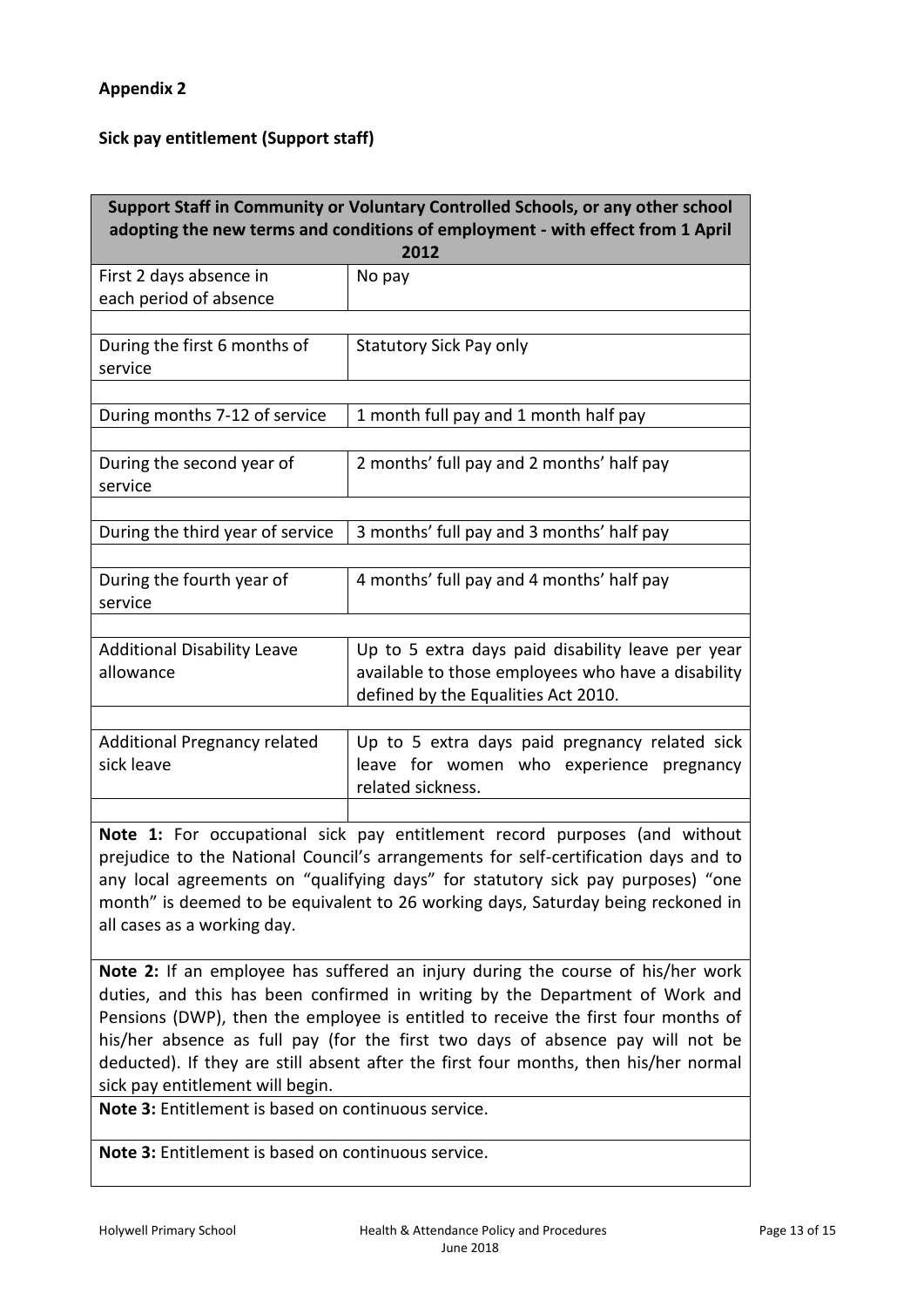#### **Appendix 3**

#### **Self-Certification Sickness Absence and Return to Work Meeting**

#### **User Guidance Notes**

This form should be completed using block capitals and placed on the employee's school file. In addition a copy should be given to the employee.

Please ensure that you complete all sections of the form. If you require further guidance please contact the Schools' HR Advisory Team.

| <b>Part One-Employee details</b>          |                   |  |  |  |                                                                 |  |                        |           |  |                          |  |                       |              |  |  |                 |                           |  |  |
|-------------------------------------------|-------------------|--|--|--|-----------------------------------------------------------------|--|------------------------|-----------|--|--------------------------|--|-----------------------|--------------|--|--|-----------------|---------------------------|--|--|
| <b>Title</b>                              | <b>First name</b> |  |  |  |                                                                 |  |                        | Last name |  |                          |  |                       |              |  |  | <b>Initials</b> |                           |  |  |
|                                           |                   |  |  |  |                                                                 |  |                        |           |  |                          |  |                       |              |  |  |                 |                           |  |  |
| <b>Job Title</b><br><b>Payroll Number</b> |                   |  |  |  |                                                                 |  |                        |           |  |                          |  |                       |              |  |  |                 |                           |  |  |
|                                           |                   |  |  |  |                                                                 |  |                        |           |  |                          |  |                       |              |  |  |                 |                           |  |  |
| <b>Part Two - Details of Sickness</b>     |                   |  |  |  |                                                                 |  |                        |           |  |                          |  |                       |              |  |  |                 |                           |  |  |
| Absent                                    | Number of days    |  |  |  |                                                                 |  | Start date of sickness |           |  |                          |  | Last date of sickness |              |  |  |                 |                           |  |  |
| Working                                   |                   |  |  |  |                                                                 |  |                        |           |  |                          |  |                       |              |  |  |                 |                           |  |  |
| days                                      |                   |  |  |  |                                                                 |  |                        |           |  |                          |  |                       |              |  |  |                 |                           |  |  |
| Calendar                                  |                   |  |  |  | Please tick this box if the sickness was over 7 calendar days [ |  |                        |           |  |                          |  |                       |              |  |  |                 |                           |  |  |
| Days                                      |                   |  |  |  | Please attach a fit note/GP's certificate.                      |  |                        |           |  |                          |  |                       |              |  |  |                 |                           |  |  |
| Part Three - Return to work meeting       |                   |  |  |  |                                                                 |  |                        |           |  |                          |  |                       |              |  |  |                 |                           |  |  |
| Line Manager's Name<br>Date of meeting    |                   |  |  |  |                                                                 |  |                        |           |  |                          |  |                       |              |  |  |                 |                           |  |  |
| Location of meeting                       |                   |  |  |  |                                                                 |  |                        |           |  |                          |  |                       |              |  |  |                 |                           |  |  |
| People present at meeting                 |                   |  |  |  |                                                                 |  |                        |           |  |                          |  |                       |              |  |  |                 |                           |  |  |
| Back problems                             |                   |  |  |  | <b>Muscular Skeletal</b>                                        |  |                        |           |  |                          |  |                       |              |  |  |                 | Stress/Depression/Anxiety |  |  |
| Carcinoma                                 |                   |  |  |  | Colds                                                           |  |                        |           |  |                          |  | Flu                   |              |  |  |                 |                           |  |  |
| <b>Infections</b>                         |                   |  |  |  |                                                                 |  | Headache/ Migraine     |           |  |                          |  |                       | Eye Disorder |  |  |                 |                           |  |  |
| Ear, Nose & Throat                        |                   |  |  |  | <b>Urinary Tract infection</b>                                  |  |                        |           |  | <b>Pregnancy Related</b> |  |                       |              |  |  |                 |                           |  |  |
| <b>Stomach Aliments</b>                   |                   |  |  |  | Heart problems                                                  |  |                        |           |  | Respiratory/Chest/Asthma |  |                       |              |  |  |                 |                           |  |  |
| Other (please specify):                   |                   |  |  |  |                                                                 |  |                        |           |  |                          |  |                       |              |  |  |                 |                           |  |  |
| Details of items discussed                |                   |  |  |  |                                                                 |  |                        |           |  |                          |  |                       |              |  |  |                 |                           |  |  |
|                                           |                   |  |  |  |                                                                 |  |                        |           |  |                          |  |                       |              |  |  |                 |                           |  |  |
|                                           |                   |  |  |  |                                                                 |  |                        |           |  |                          |  |                       |              |  |  |                 |                           |  |  |
|                                           |                   |  |  |  |                                                                 |  |                        |           |  |                          |  |                       |              |  |  |                 |                           |  |  |
|                                           |                   |  |  |  |                                                                 |  |                        |           |  |                          |  |                       |              |  |  |                 |                           |  |  |
| Risk Assessment reviewed or conducted     |                   |  |  |  |                                                                 |  |                        |           |  |                          |  |                       |              |  |  |                 |                           |  |  |
|                                           |                   |  |  |  |                                                                 |  |                        |           |  |                          |  |                       |              |  |  |                 |                           |  |  |
|                                           |                   |  |  |  |                                                                 |  |                        |           |  |                          |  |                       |              |  |  |                 |                           |  |  |
|                                           |                   |  |  |  |                                                                 |  |                        |           |  |                          |  |                       |              |  |  |                 |                           |  |  |